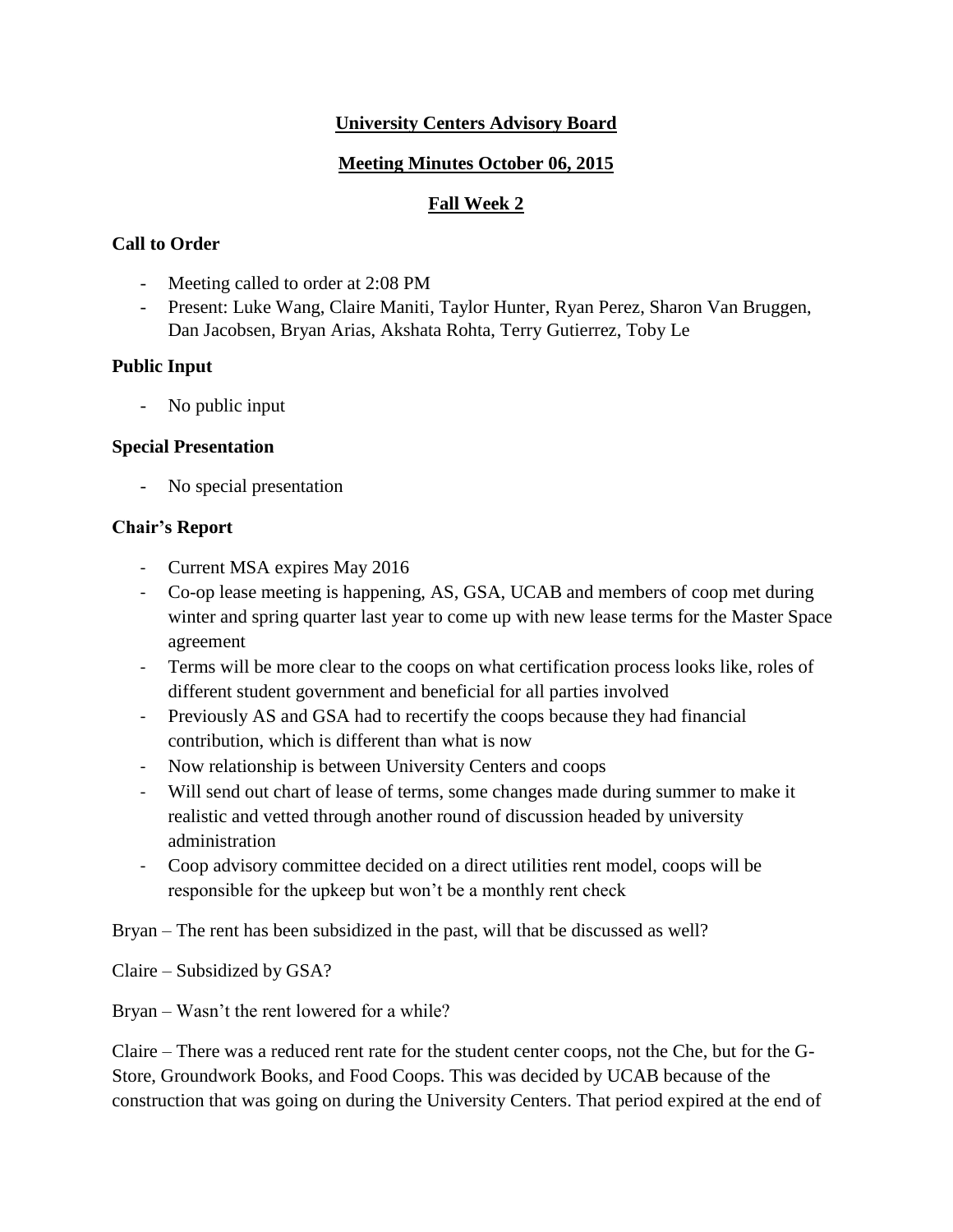last year, but UCAB extended to the end of this fall quarter to see what will happen with the MSA. MSA will most likely not going to retain that rent, but no guarantee. That rent rate in the original MSA was not something that makes a lot of sense. Coops haven't been able to pay for it in the past. UCAB is recommending a set of metrics to determine how active students are involved in the space. When there is no rent, we need a way to effectively measure how students are involved in the Coops. UCAB will be calling for an ad-hoc committee to discuss what is reasonable and what is punitive, what will ensure students membership in the coops. We don't want offer extremely low rent to community members that is not used by students. For the time being the ad-hoc committee meeting will be at Thursday 2:00PM.

Ryan – I'm just curious why it said we don't recommend any student metrics, is that because we are going to talk about it in a future time?

Claire – The Coop advisory committee was meeting through Winter and Spring quarter working with a different scenario of what was possible with those spaces. The eviction wit the Che was still slated to happen, the Chancellor hasn't stepped to pay for the renovation. The UCAB position was forced by the fact that there was not money in the budget. The referendum wasn't paying until this quarter and the renovation was too big to fit in the budget. Since the chancellor has identified it will fund the renovation, it does change the context of the discussion.

### **Vice Chair's Report**

- The organizations that was assigned room E219 will be switched to E202 since Books for Prisoners are still in E219.
- We are still actively trying to reach out to B4P especially with a lot of materials and some flammables have been just put in there

Bryan – So you haven't been able to B4P

Luke – We have emailed them, and they have not responded to them

Bryan – But somehow they opened up the door and put paint cans in the room?

Luke – We have given out keys to student organizations who were suppose to occupy E219, so it's possible they have left them there

Claire – To give some background context, B4P was originally part of Groundworks. They applied to be a student org to be able to get university funding, but the problem is that they can't get a space unless they are registered. CSI orgs are responsible to keep their contact information up to date so we can tell them to obtain their keys and renew through space allocation. A couple years ago we realized they were using a space that wenre't allocated to them, so we had to move all their items in to another space. We notified them last year that they should apply for space allocation, otherwise we can't let them have a space for free. Last year they didn't apply for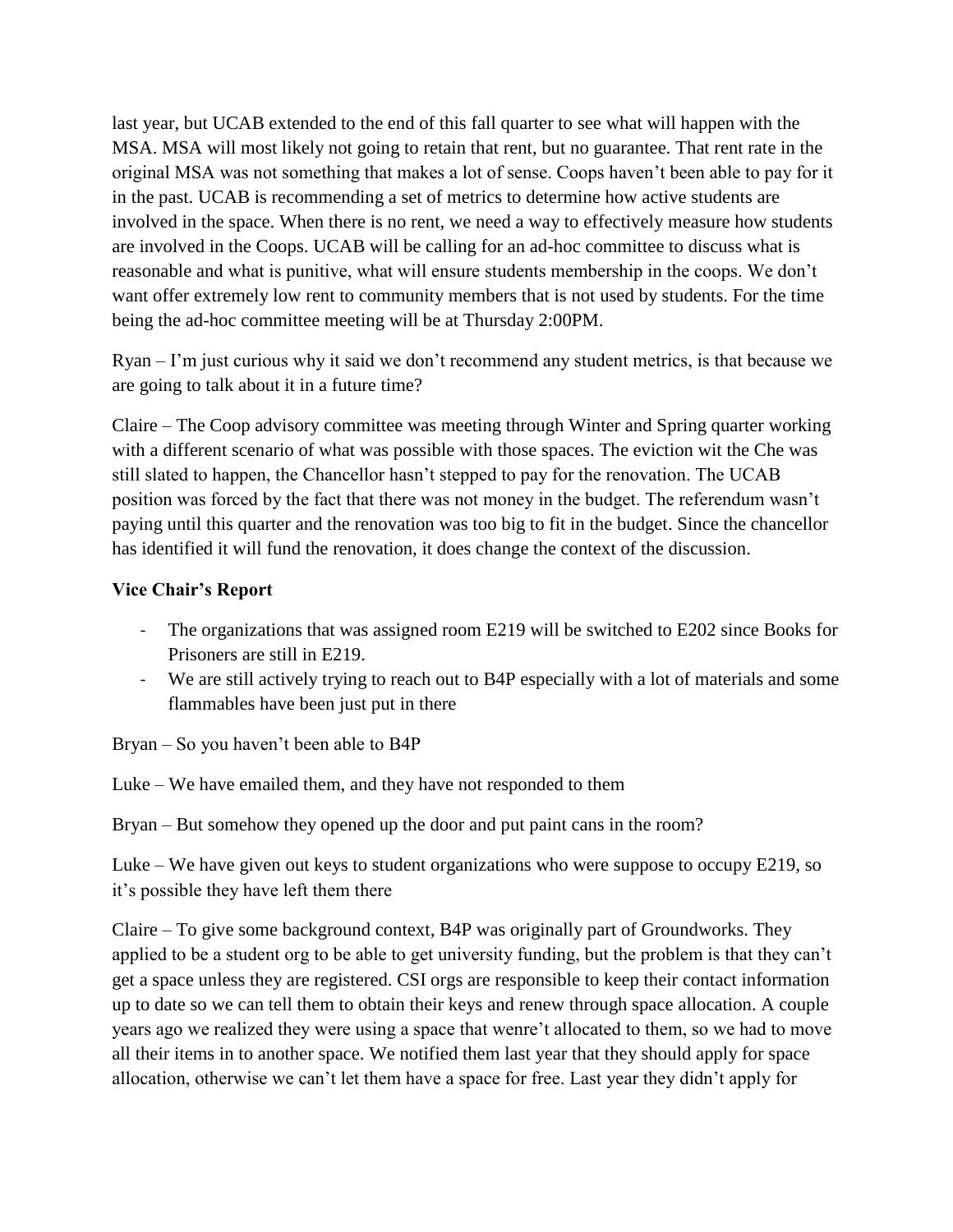space allocation again, so now we are trying to figure out what to do with the four student organization who did apply for that space.

Ryan – Is it possible for put the books in a storage container or some other free space? I feel like the priority should go to the student orgs who

Luke – There are currently no space we can just move the books into.

Sharon – The solution is to move the four student organization into E202.

Luke – The student organizations are going to get the space that B4P was originally allocated to, which is an office space that need to be converted into a storage space.

Claire – In the meantime we are trying to get ahold of B4P, because if they are not a CSI registered student org they shouldn't be in that space.

Bryan – What is the final deadline and what are you going to do with those books?

Luke – Exactly what we will do with those books is unclear at this point

Bryan – I'm up for donating those books to like a local library if no one claims them by the end of the quarter

Claire – It is week 2 and a lot of student orgs are fluctuating, so if we give them a few more weeks to settle we can obtain a point of contact. Worst comes to worst I will just go to one of their Monday coops meetings.

# **Director's Report**

- Starbucks are trying to open late Week 5, hoping to start Baristas training on Monday. Taking 3 weeks to train instead of two weeks.
- Will send out an email before the last day of training to try some new beverages
- Taco Villa
	- o Design Review Board has changes for the building and the deck. UCEN has some work that need to be accomplished before Taco Villa can do their work
	- o Some work will be done on the floor directly above Taco Villa, a lot of works will be done
	- o Minor changes were appealed,
	- o In the mean time, we are hoping to get Taco Villa to bring their taco cart in the Student Center once a week during lunch hours. This is important since there is very limited food option the student center.
	- o Ryan Can we book the taco cart for events?
	- o Sharon Yes, I will let them know that student orgs are interested. They still need to get their menu approved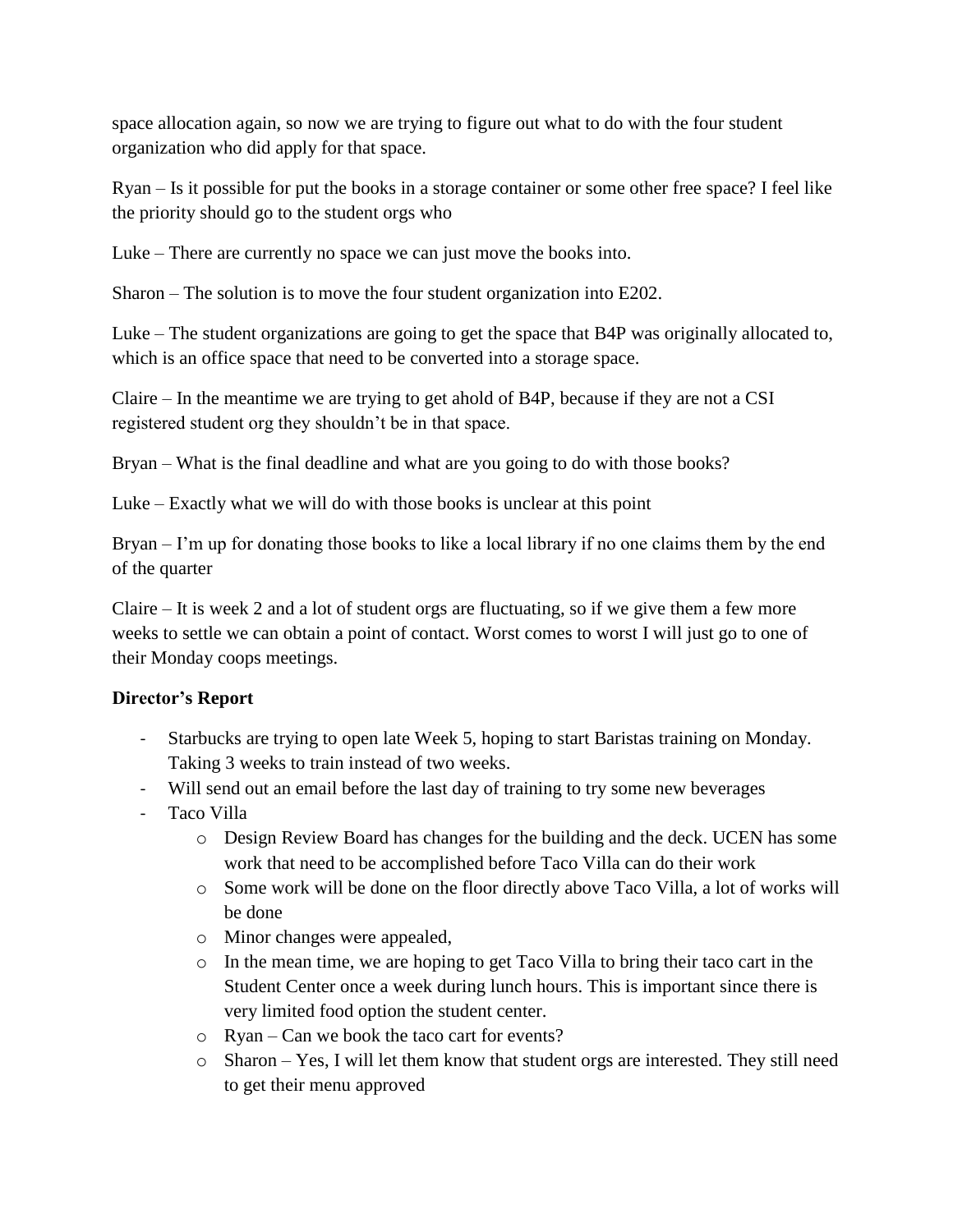- o Claire How long has it been since UCAB made the recommendation to seek a lease with taco villa? How much money has the vendor spent on being in that space?
- o Sharon It's been about 2 and half year since the lease was initiated. We are continuing with the lease at the recommendation of the campus attorney. It's an abnormally long project. Not surprising that a local vendor would take longer. Part of it has to do with working with a facility that is very dated. The vendor has spent over \$100,000.
- o Ryan Do we have a timeline on when will the taco cart will be coming?
- o Sharon Middle of the quarter. Week 6ish.
- o Ashley Do you know how long construction will take?
- $\circ$  Sharon Usually it will take 5 months, but the facility is rather dated so it will take longer.

#### **New Business**

Tech fee subsidy

No tech fee subsidy

#### **Old Business**

- Graffiti Art Park
	- o We can't verify that if we can renew it. We are trying to contact the Grounds department to see if it can be approved.
	- o Tabled to next week.
- Catering MOU
	- o Price Center has an agreement with UCSD Catering for them to provided exclusive catering to events hosted by departments and non affiliates.
	- o Calling an ad-hoc committee to discuss this further
	- o Aku I asked Warren, and they were not willing to renew the MOU with UCSD Catering. If there is a way to have both options, they would appreciate that more. 23 said NO to and 1 said YES.
	- o Claire Just to clarify, student organizations are not required to use UCSD Catering, so is this for outside vendors?
	- o Aku Yes, this is for outside vendors. Like big events.
	- o Sharon The key piece to look at is row 5 of the document that discusses exclusivity
	- o Bryan So for any events, only the University Center, is included in the MOU right?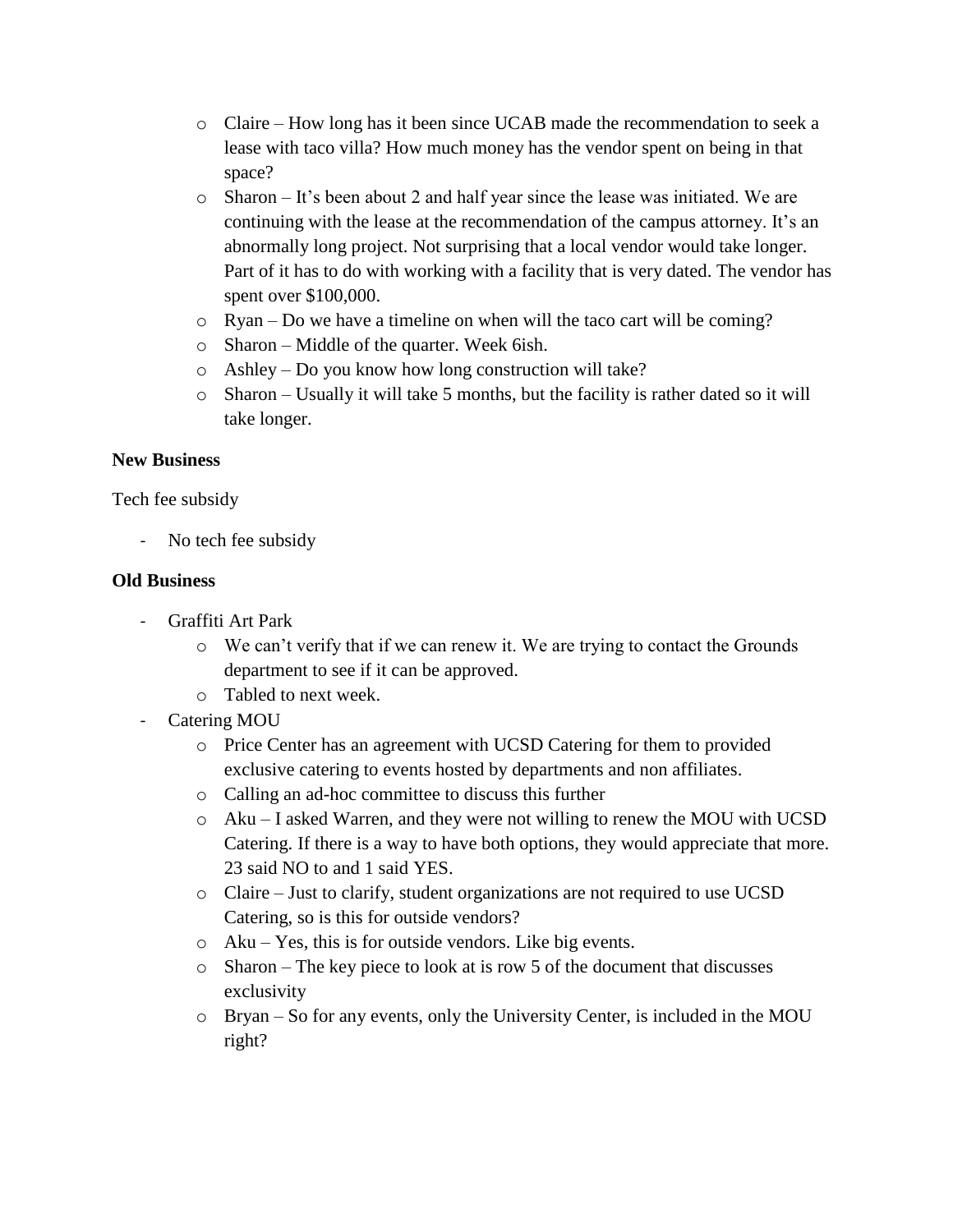- o Sharon It's just the Price Center, not including Cross Cultural Center and Alumni, but they bought those areas. Does not apply to Student Services Center or Student Center
- o Ryan No affiliate mean people who are trying to use our space but has no connection to UCSD?
- $\circ$  Sharon Right, they pay a reservation fee, and they must use UCSD Catering for any catering needs. The pro on that is that there is a catering kitchen by the ballroom that is paid for by the MOU contract. It's about 46,000 dollars a year rent payment to UCEN. If we have outsider caterers, we would no longer have that payment and we need to manage that space including build out a kitchen.
- o Bryan Is that catering kitchen used often?
- o Sharon HDH use it every night because they are doing their prep at their stores for their Grab & Go items.
- $\circ$  Aku Suppose student organization have to host some events at the Ballroom, they can use any catering they want?
- o Sharon They can use any catering they want according to the MOU. Student organizations are excluded.
- o Ryan Has student orgs or AS used UCSD Catering for their large events?
- o Claire It's always an option, but because of the cost prohibitive nature students orgs often choose alternative option.
- o Ryan We use that leverage to get a higher rent?
- o Claire Yes. If we reduce the exclusivity it will also reduce the amount of the rent they are willing to pay
- o Luke Just to clarify, student organizations can use any catering they want, they just need to indicate and provide insurance in the TAP form.
- o Sharon We can also look at the student org exception, we can keep it or take it out, or make it as UCSD Catering and PC vendors.

### **Member Reports**

Bryan – GSA had their first meeting yesterday, there is a GSA UCAB rep position open that Daniel has been proxying for now. Looking for a new person

Ashley – SCERC is love with Lemongrass. Lot of support for Graffiti Art Space. Council had a lot of questions regarding the seating of PC. Somebody suggested that if we could leave the door that leads to the food court open all day? Somebody also asked we don't pay to keep the outside cool. Want to look into how much it would cost to open the door more? If too expensive students should just use the doors designed to be used. The dean said the windows looks like garage doors and they used to be open all the time and why aren't they open now?

Sharon – Garage doors haven't been open in about 10 years. Area is not fitted to have that open. Currently doing a quote on adding a sliding door near Panda Express. Can't keep the current